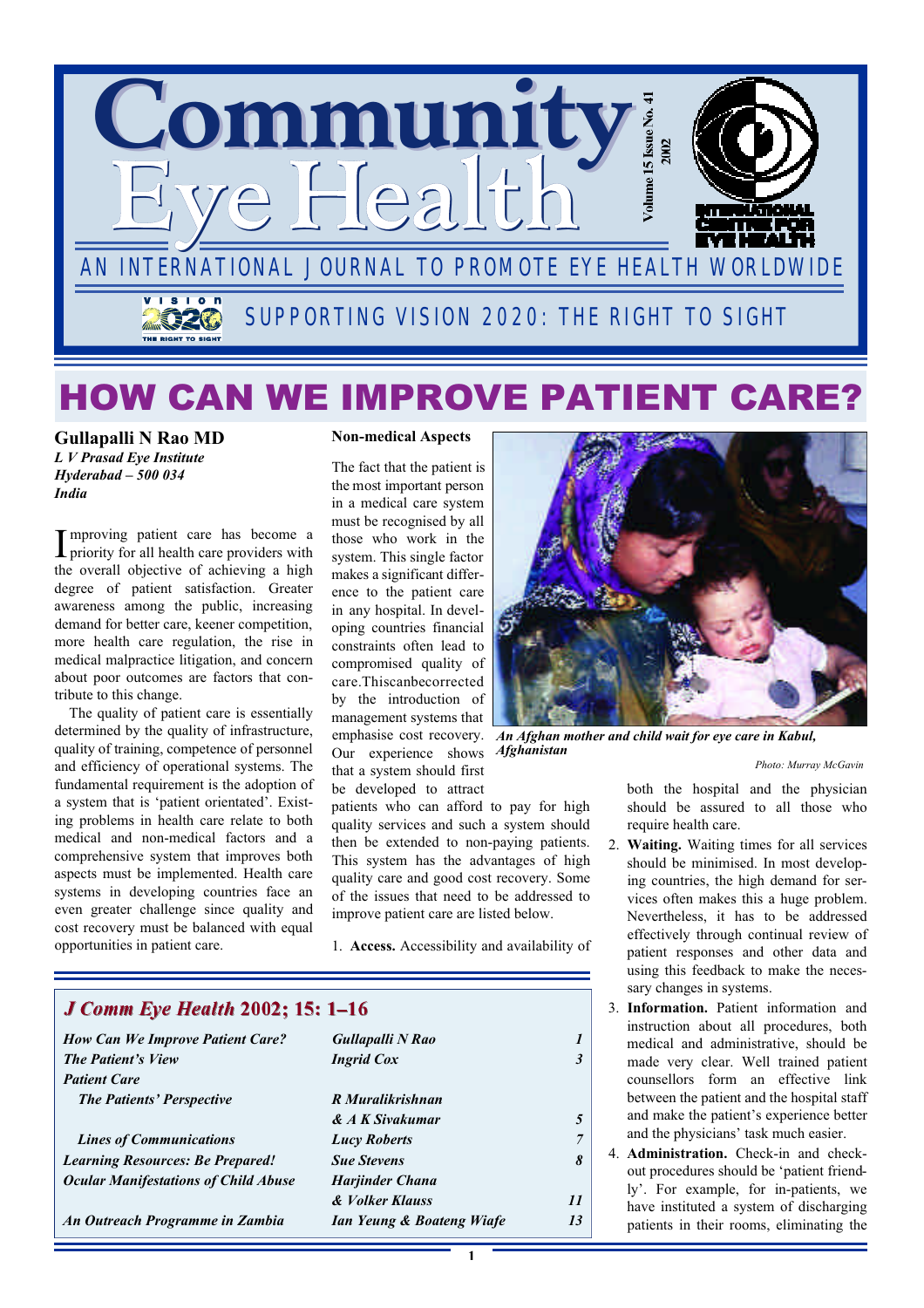### **Editorial**



Dr Harjinder Chana (Mozambique) Dr Parul Desai (UK) Dr Virgilio Galvis (Colombia) Professor M Daud Khan (Pakistan) Professor Volker Klauss (Germany) Dr Susan Lewallen (Canada) Dr Donald McLaren (UK) Dr Angela Reidy (UK) Professor I S Roy (India) Professor Hugh Taylor (Australia) Dr Randolph Whitfield, Jr (Kenya)

### *Typeset by*

Regent Typesetting, London

*Printed by* The Heyford Press Ltd.

*On-line edition by*  OASIS/Xalt ISSN 0953-6833

need for the patient or the family to go to another office or counter in the hospital and waiting there for a long time. This has been favourably received by patients.

- 5. **Communication.** Communicating with the patient and the family about possible delays is a factor that can avoid a lot of frustration and anxiety. The creation of a special 'Patient Care Department' with a full time Administrator has helped our institution significantly and has enhanced our interactions with patients and their families.
- 6. **Ancillary Services.** Other services such as communication, food, etc. should be accessible both to patients and to attending families.

### **Medical Aspects**

The medical aspects of patient care are much better understood by most health care providers. This is dependent on the quality of medical and technical expertise, and the equipment and quality assurance systems in practice. The following factors

contribute to the improvement of patient care.

- 1. **Trained Personnel.** A well-trained 'Eye Care Team' is critical to providing high quality care with desirable outcomes. Lack of adequate personnel and lack of adequate training facilities for the available personnel are major problems. The temptation to recruit untrained or poorly trained people should be resisted. The number of training programmes must be increased, and the existing programmes must be improved. Making a uniform basic curriculum available for all training institutions/programmes should help bring about standardisation.
- 2. **Quality Eye Care.** There is significant concern about the outcomes of cataract surgery, and other common surgical procedures. Incorporation of quality assurance systems in every aspect of patient care is critical. For example, adherence to asepsis in the operating rooms will help reduce post-operative morbidity and proper training of oph-

# **Community**<br>Eye Health

The Journal of Community Eye Health is published four times a year **FREE TO DEVELOPING COUNTRY APPLICANTS**

### **2002/2003 Subscription Rates for Applicants Elsewhere**

*1 Year:* UK£28 / US\$45 *2 Years:* UK£50/US\$80 (4 Issues) (8 Issues)

To place your subscription, please send an international cheque/banker's order made payable to **UNIVERSITY COLLEGE LONDON** or credit card details with a note of your *name, full address and occupation* (in block capitals please) to:

**Journal of Community Eye Health, International Centre for Eye Health, Institute of Ophthalmology, 11–43 Bath Street, LONDON, EC1V 9EL, UK Tel: 00 44 (0)20 7608 6910 Fax: 00 44 (0)20 7250 3207 E-mail: a.naughton@ucl.ac.uk Website: www.jceh.co.uk**

Readersareaskedtousethefollowing **specifiedE-mailaddressesonly** whencontacting the Journal or other Departments at ICEH:

**Journal mailing list requests – anita.shah@ucl.ac.uk**

**Journal editorial – anita.shah@ucl.ac.uk**

**Resource Centre (information service) – eyeresource@ucl.ac.uk**

**Research enquiries – e.cartwright@ucl.ac.uk**

**Courses – j.hoskin@ucl.ac.uk**

### © **Journal ofCommunity Eye Health International Centre for Eye Health, London**

Articles may be photocopied, reproduced or translated provided these are not used for commercial or personal profit. Acknowledgements should be made to the author(s) and to the *Journal of Community Eye Health*.